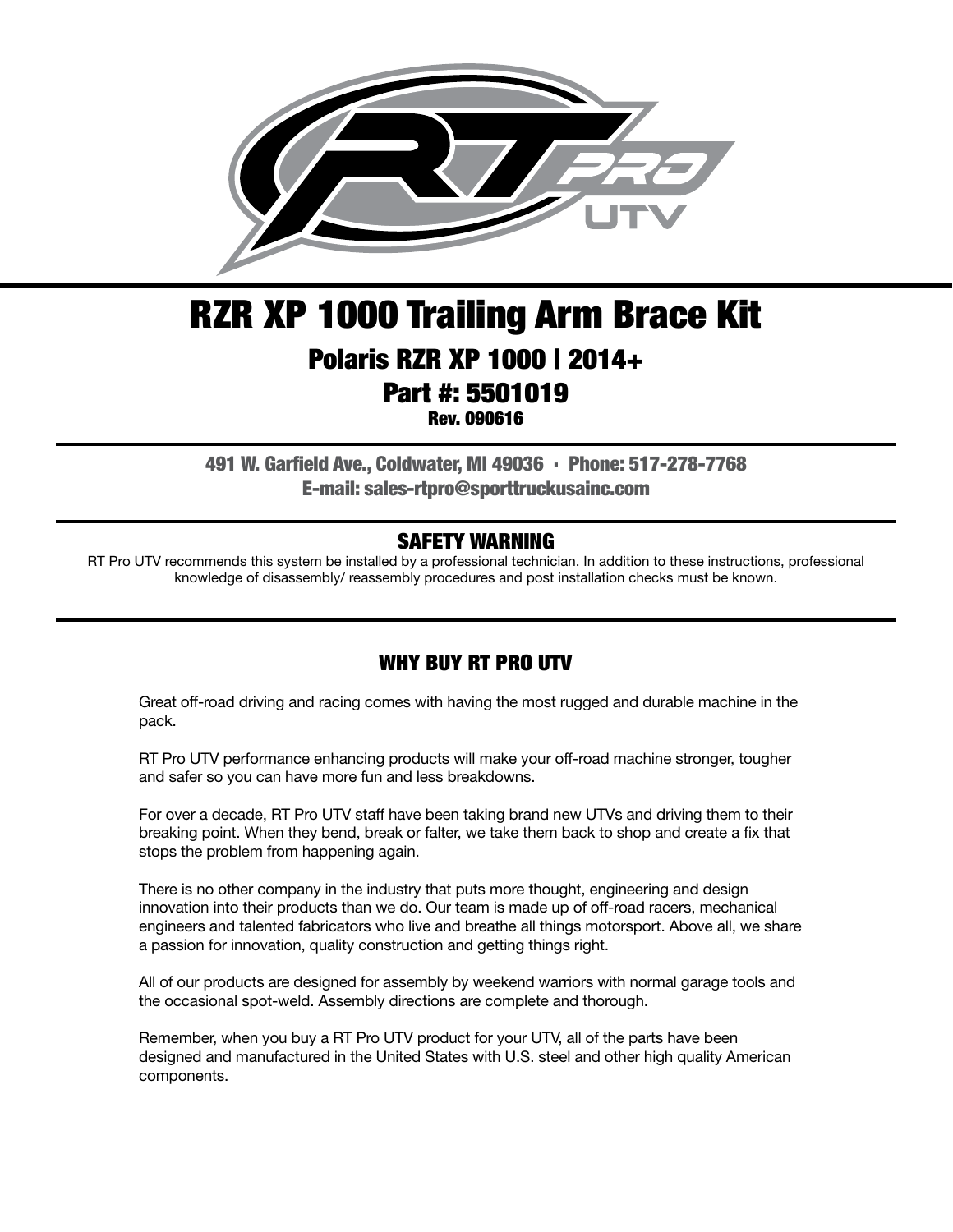

| RTP5501019 |                                  |     |  |
|------------|----------------------------------|-----|--|
| Part#      | <b>Description</b>               | QTY |  |
| 04052      | <b>Trailing Arm Brace Clevis</b> | 2   |  |
| 04053      | Trailing Arm Brace Plug          | 2   |  |
| 04054      | Trailing Arm Brace Washer        |     |  |

| <b>RTP5501019 - Bolt Pack</b> |                                 |            |  |
|-------------------------------|---------------------------------|------------|--|
| Part#                         | <b>Description</b>              | <b>QTY</b> |  |
| R <sub>108</sub>              | Bolt Pack - Trailing Arm Brace  |            |  |
|                               | M12-1.75 x 70mm hex bolt        | 2          |  |
|                               | M12-1.75 nylock nut             | 2          |  |
|                               | M12 flat washer                 | 4          |  |
|                               | $M10-1.5 \times 80$ mm hex bolt | 2          |  |
|                               | M <sub>10</sub> -1.5 nylock nut | 2          |  |
|                               | M10 flat washer                 | 4          |  |

## FITMENT NOTES

N/A

### SPECIAL TOOLS

N/A

#### INSTALLATION TIME

Approximately .5 hours Easy/Medium Difficulty